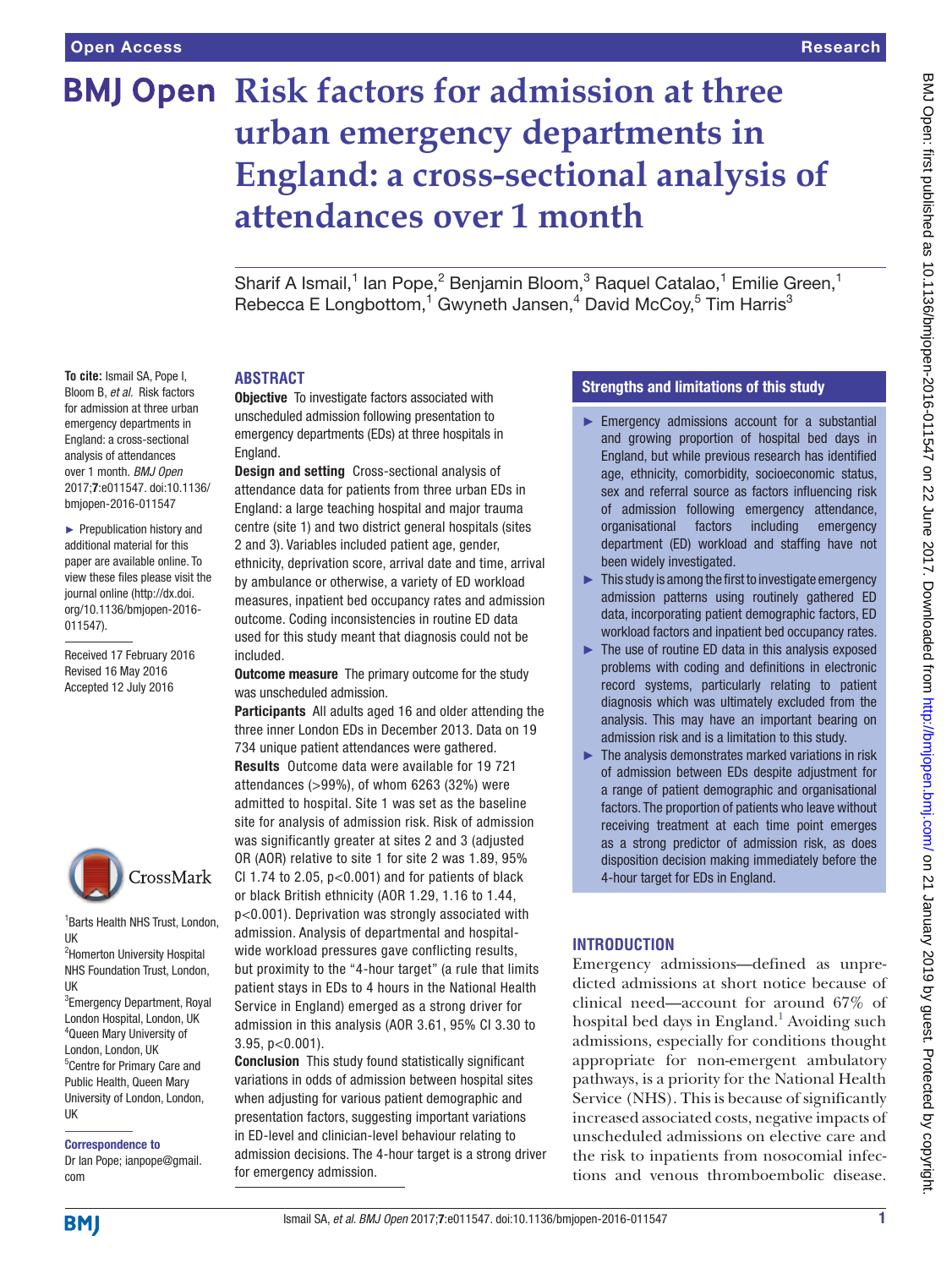However, the upward trend in admission rates in England in recent years has been marked, rising by 5.2% between 2013 and 2014 alone. $2^{-4}$ 

The reasons for rising admission rates from emergency departments (EDs) remain poorly understood. Previous research aimed at identifying groups of patients at increased risk for admission has demonstrated significant associations among age, sex, ethnicity, presence of comorbid conditions, socioeconomic indices (deprivation may explain up to 45% of the variation in ED admission rates between general practices in England) and risk of emergency admission.<sup>2 5-7</sup> These findings have prompted the development of increasingly sophisticated predictive tools to identify patients at high risk for admission and readmission. $8-10$  However, focusing on patients who frequently attend ED and on hospital readmissions may overestimate the contribution of a relatively small group to the rising burden of emergency admissions overall—when most admissions actually come from lower risk groups. $\frac{11}{11}$  The influence of changing models of delivery in primary and urgent care—including out-ofhours care, telemedicine and case management among many others—has been investigated without evidence of a clear effect on ED admission rates, $12-14$  although poor continuity of primary care and clinician behaviour have both emerged as possible factors in increased admission rates from primary care.<sup>[15](#page-8-5) [16](#page-8-6)</sup>

By contrast, factors that may affect a patient's risk of admission on presentation to the ED have received very little attention. Clinician behaviour in the ED context is addressed by a small number of studies from Canada and the USA.<sup>[17](#page-8-7) 18</sup> Similarly, the operational and organisational features of an ED that may contribute to admission risk have been poorly studied, although there is some evidence that the 4-hour target—a policy introduced in England in 2004 to limit patients' time in EDs to 4hours— has led to a rise in short-stay admissions.<sup>[19](#page-8-9)</sup> There is also evidence that levels of ED crowding increase rates of admission.[20](#page-8-10) Evidence on the effect of other workload factors on emergency admission is conflicting, although higher inpatient bed occupancy may reduce the probability of admission. $21$ 

To help build our understanding of the relative contributions of patient, clinician and organisational factors to emergency admission rates, we conducted an analysis of the factors involved in clinician decisions to admit (both long and short stays) or discharge ED attenders in three inner-city EDs in London. This paper presents the results of a cross-sectional analysis of a sample of all presentations across the three EDs over a period of one calendar month (December), which was conducted to quantify the effect of a selection of a patient and organisational factors on the outcome of each presentation (ie, admission or discharge). This is accompanied by a linked qualitative study<sup>22</sup> exploring organisational factors affecting admission rates in more depth.

## **Methods Study sites**

This was a cross-sectional observational study examining routinely collected data on all ED attendances at three inner-city EDs in London. Site 1 is a major, urban teaching hospital (a major trauma centre, equivalent to a level one trauma centre, with a hyperacute stroke unit), while sites 2 and 3 are urban, district general hospitals. Of these three sites, sites 1 and 2 have formal ED clinical decision units (CDUs) to accommodate short-stay admissions (typically less than 24hours), while site 3 has an 'observational unit' shared between the ED and various inpatient specialties for short-stay admissions. For the purposes of this study, admission to the observational unit at site 3 was regarded as equivalent to admission to the CDUs at sites 1 and 2 (see below). All three sites have associated urgent care centres staffed by a general practitioner and specialist nurse, which see and filter a large volume of lower acuity presentations. Key characteristics of each department are outlined in [table](#page-2-0) 1.

# **Data collection**

The study population consisted of all ED attendees aged 16 and older presenting in December 2013, including both ambulatory and ambulance service presentations. The selected time period for data collection was convenience based. We collected basic demographic information (patient age, gender, ethnicity), arrival date and time, day of the week, whether the patient had arrived by ambulance or by another means, referral source, the final ED diagnosis, length of stay, whether the patient remained in the ED for longer than 4hours and the admission outcome. Data on acuity of patient presentation (in the form of triage scores by individual presentation) could not be obtained for this study. Supplementary data for patients admitted to the CDU included discharge date and time and diagnosis on discharge. Data across the three sites were extracted independently by data collectors overseen and trained by the second author.

Extensive data transformation was performed prior to analysis. Patient age data were converted into four banded groups: 16–34, 35–64 and 65–84 and 85 and older. This approach was dictated partly by the need for parsimony in the number of categories within each predictor variable and differences in the distribution of patients by age group across the three study sites (the proportion of presenting patients in the 85 and older category at site 2 was more than three times greater than each of sites 1 and 3). Primarily, however, it was driven by clinical evidence on the prevalence of multimorbidity and frailty among the 'oldest old' (85 and older), when compared with younger patients, $23 \frac{24}{4}$  $23 \frac{24}{4}$  $23 \frac{24}{4}$  $23 \frac{24}{4}$  and rising emergency admission risk among older age groups.[25](#page-8-15) Ethnicity codes across the three sites were recoded into six categories (Asian or Asian British, black or black British, mixed background, white, unknown and other). Deprivation scores were derived for each individual based on postcode data and use of the Index of Multiple Deprivation 2010 and then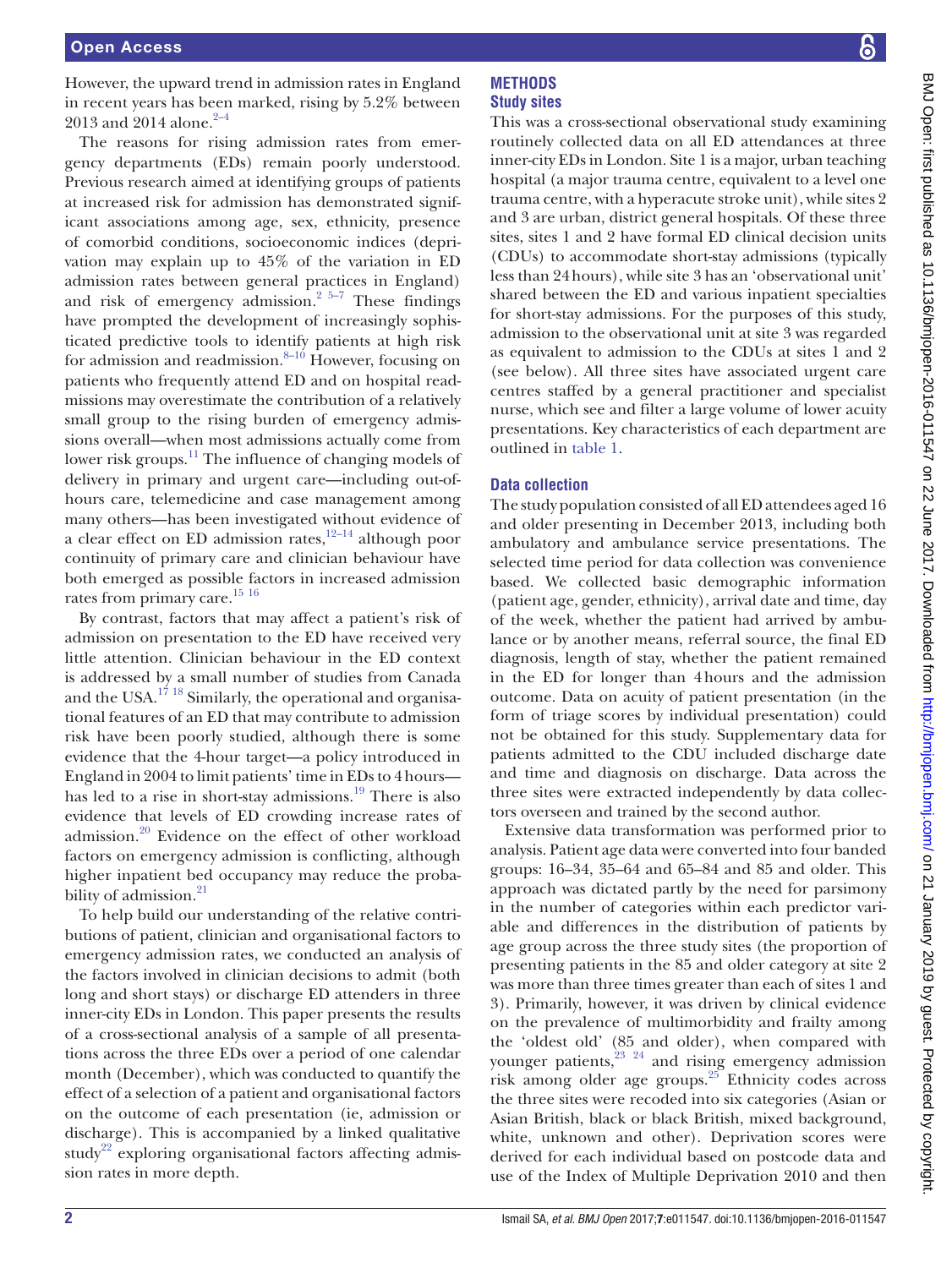| <b>Open Access</b> |  |  |  |  |  |  |  |  |
|--------------------|--|--|--|--|--|--|--|--|
|--------------------|--|--|--|--|--|--|--|--|

assigned a quintile score based on rankings across the three sites ([table](#page-3-0) 2). $26$  Outcome data relating to admission to the observational unit at site 3 were adjusted by recoding those patients identified as 'admitted as inpatient' (admission outcome) and 'A&E' (admitting team) or 'Obs Unit' (admission location) and relabelling them as CDU admissions, to bring them into line with the other two sites.

### **Generation of proxy variables for ED workload, hospital workload and staffing levels**

Various proxy measures of for ED workload have been developed and some validated, but consensus on the most robust measures of crowding does not yet exist.[27–29](#page-8-18) Thus, a range of derived measures were included to test the strength of association with admission or discharge, using arrival time data to derive measures at each hour during the day throughout the month, as outlined in [table](#page-3-0) 2 .

For each patient, the value for each of these variables corresponding to the patient arrival time was selected as the proxy for ED workload during their time in the department. Inpatient bed occupancy rate by day of arrival at each site was also incorporated (hourly data were not available). Finally, staffing information for each site ([table](#page-2-0) 1) was used to derive a variable for the presence or absence of a consultant on duty (consultant present or absence). Additional workforce variables capturing, for instance, junior doctor and nurse staffing rates, were not included because the complexity of rotas could not readily be codified in variable form for a cross-sectional analysis.

# **Outcomes**

The single outcome of interest in this analysis was emergency admission (both inpatient and CDU), which was coded as a binary variable.

# **Analysis**

Data were summarised in IBM SPSS Statistics V.22.0 using simple cross-tabulations and ORs calculated from these tables including adjustment for confounders to identify potential associations of interest. In order to exclude the possibility of significant multicollinearity between workload variables given the method by which these were derived, diagnostic tests were performed in SPSS; no significant collinearity was demonstrated between them. Data were then analysed with binary logistic regres sion used to estimate adjusted ORs (AORs) for the single outcome variable identified above, in two models as follows:

- ► Model 1: risk of admission adjusted for potential patient demographic and arrival mode confounders (gender, age, ethnicity, deprivation quintile, arrival by ambulance or otherwise, site and shift during which the patient arrived). We used white British as the reference ethnic group for regression analyses.
- <span id="page-2-0"></span>Model 2: risk of admission adjusting for the staffing and workload measures outlined above (with,

|        | Table 1 Key characteristics of the three sites included in this study and annual emergency department attendance (attendance data drawn from the North East London<br>Commissioning Support Unit <sup>32</sup> ) |                                   |                                                                                     |                         |                                             |                                                              |
|--------|------------------------------------------------------------------------------------------------------------------------------------------------------------------------------------------------------------------|-----------------------------------|-------------------------------------------------------------------------------------|-------------------------|---------------------------------------------|--------------------------------------------------------------|
| Site   | Average number of open general<br>and acute inpatient beds during<br>study period                                                                                                                                | critical care<br>Number d<br>beds | Number of adult beds and chairs,<br>beds, emergency clinical decision<br>department | Number of adult<br>unit | Consultant staffing level                   | Emergency department<br>attendances in the year<br>2012-2013 |
| Site 1 | 747                                                                                                                                                                                                              |                                   | 38                                                                                  |                         | 24 hours, on-site                           | 92137                                                        |
| Site 2 | 589                                                                                                                                                                                                              |                                   | 37                                                                                  |                         | 8:00 to midnight, 7 days a week             | 70144                                                        |
| Site 3 | 452                                                                                                                                                                                                              |                                   | 23                                                                                  | 25                      | 10:00-18:00 weekends<br>8:00-20:30 weekdays | 55866                                                        |
|        |                                                                                                                                                                                                                  |                                   |                                                                                     |                         |                                             |                                                              |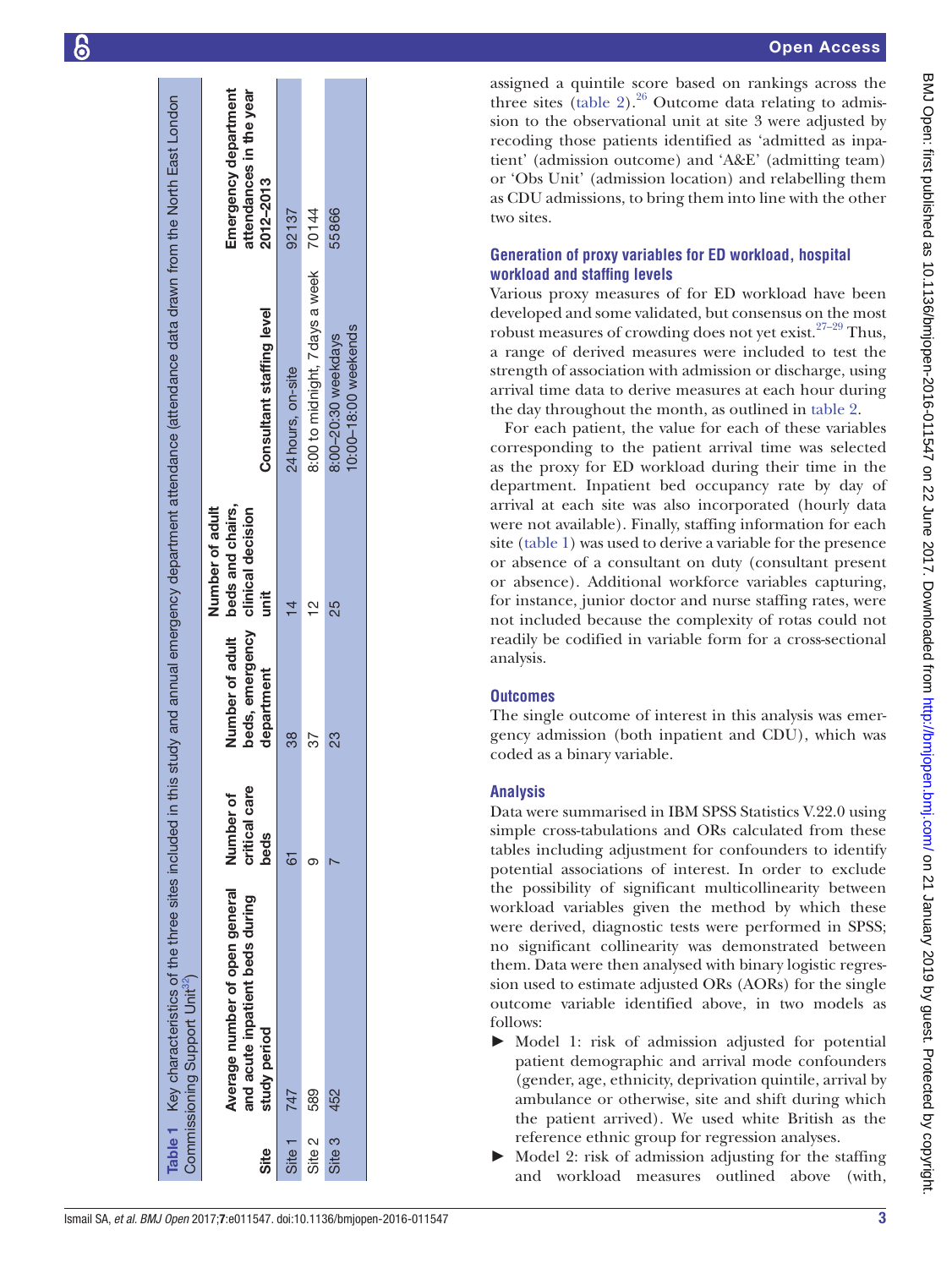<span id="page-3-0"></span>

| Table 2                      |               | Definitions for derived variables for ED and hospital workload and staffing factors used in this analysis                                                                                                                    |
|------------------------------|---------------|------------------------------------------------------------------------------------------------------------------------------------------------------------------------------------------------------------------------------|
| Variable                     | Variable type | <b>Definition</b>                                                                                                                                                                                                            |
| <b>IMD</b> score             | Categorical   | Quintile 1 (least deprived)-IMD score <24.94<br>Quintile 2-IMD score 24.94-34.75<br>Quintile 3-IMD score 34.76-41.05<br>Quintile 4 – IMD score 41.06-48.33<br>Quintile 5 (most deprived)-IMD score>48.33                     |
| ED bed occupancy rate        | Continuous    | Ratio of patients in the department in any given hour during the day, to the<br>number of adults beds in the ED (see table 1)                                                                                                |
| Arrival intensity            | Continuous    | Raw number of patients arriving in the department during each hour of the<br>day                                                                                                                                             |
| Ambulance arrival intensity  | Continuous    | Ratio of patients arriving in the department by ambulance in any given hour,<br>to the total number of patients arriving in that hour                                                                                        |
| 'Left without being treated' | Continuous    | Number of patients who left without treatment in any given hour as a<br>proportion of all those leaving within the same hour                                                                                                 |
| Late discharge               | Binary        | Positive score (1) applied to each patient who left the department between<br>230 and 240 min of initial attendance time. This measure was derived to<br>investigate the impact of the 4-hour quality indicator on admission |
| Inpatient bed occupancy rate | Continuous    | Proportion of general and acute medical beds occupied within each hospital,<br>each day of the month. Figures are reported at 9:00 every day                                                                                 |
| Consultant on duty           | Binary        | Positive score (1) applied to each record for which a consultant was on duty<br>at the time of arrival in the FD                                                                                                             |

ED, emergency department; IMD, Index of Multiple Deprivation.

again, white British used as the reference group for the ethnicity categorical variable), in addition to the patient variables listed in model 1. In view of uncertainty over the value of including different workload variables, a stepwise approach was taken to inclusion or exclusion of workload variables from the model, using a backward elimination approach in which only those variables with a p value less than 0.05 were retained.

### **Results Descriptive statistics**

The dataset comprised 19734 unique patient attendances, for which some basic descriptive statistics are summarised in tables [3 and 4](#page-3-1) below. Of these unique attendances, 844 (4%) were coded as either 'unplanned' or 'planned' follow-up attendances, and on average, 8% of patients at each site attended on more than one occasion in a calendar month.

Most of these presentations (66%) occurred during day shifts, defined as covering a time of arrival between 8:00 and 20:00. There was some variation in attendance rates across the week with higher attendance on Monday, Tuesday and Sunday at all three sites. A greater proportion (44%) of patients arrived at site 2 by ambulance, compared with sites 1 and 2 (30% and 36%, respectively). Age bands for the patients presenting showed a skew toward younger age groups compared with national data, which is consistent with the urban and mobile populations of the areas served by the three sites, although the age profile at site 2 is notably older at site 2, with 9% in the 'oldest old' age group compared with 2% and 3% at sites 1 and 3, respectively. This observation may partially account for a higher proportion of arrivals by ambulance at site 2 when compared with the other sites.

Ethnicity data were available for 19721 (over 99%) of the attendances and demonstrated predominantly white or white British populations (46% of all attendances)

<span id="page-3-1"></span>

| Table 3<br>Descriptive statistics for ED workload factors, by site |               |            |               |            |               |            |               |            |
|--------------------------------------------------------------------|---------------|------------|---------------|------------|---------------|------------|---------------|------------|
|                                                                    | Site 1        |            | Site 2        |            | Site 3        |            | <b>ALL</b>    |            |
|                                                                    | <b>Median</b> | <b>IQR</b> | <b>Median</b> | <b>IQR</b> | <b>Median</b> | <b>IQR</b> | <b>Median</b> | <b>IQR</b> |
| ED bed occupancy rate                                              | 134%          | 63%        | 97%           | 41%        | 143%          | 74%        | 124%          | 68%        |
| Arrival intensity                                                  | 16            | 10         | 9             | 5          | 9             | 6          | 11            | 8          |
| Ambulance arrival intensity                                        | 27%           | 19%        | 43%           | 26%        | 33%           | 28%        | 33%           | 24%        |
| 'Left without being treated' intensity                             | 0%            | 0%         | 0%            | 0%         | 0%            | 8%         | 0%            | 0%         |
| Inpatient bed occupancy rate                                       | 95%           | 2%         | 92%           | 5%         | 96%           | 4%         | 95%           | 5%         |

ED, emergency department.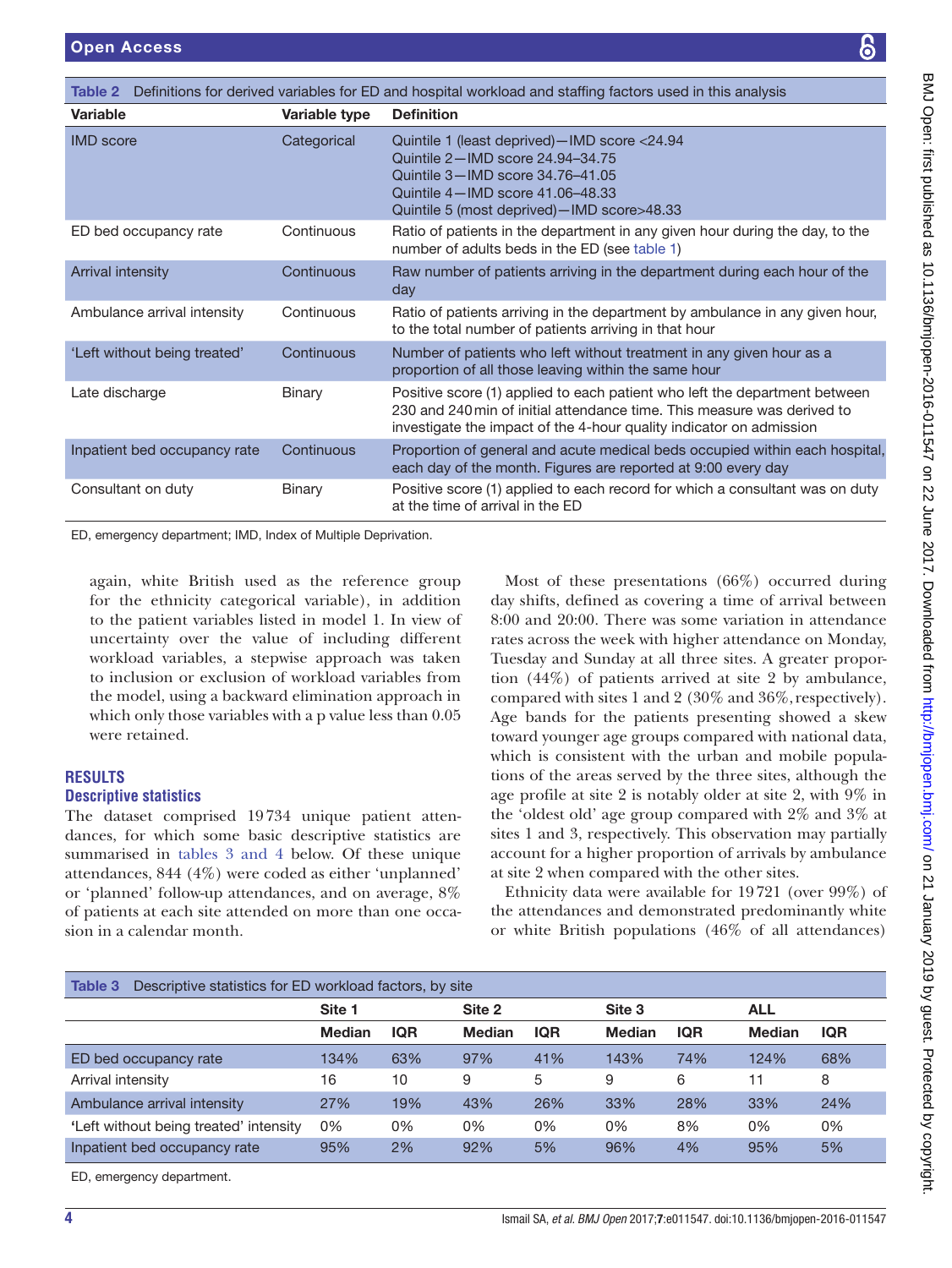<span id="page-4-0"></span>

| Table 4          |                                 | Descriptive statistics for unique attendances, by site, for December 2013 |                                |                                           |                       |                                           |                       |                                  |                       |                                           |
|------------------|---------------------------------|---------------------------------------------------------------------------|--------------------------------|-------------------------------------------|-----------------------|-------------------------------------------|-----------------------|----------------------------------|-----------------------|-------------------------------------------|
|                  |                                 |                                                                           | Site 1                         |                                           | Site 2                |                                           | Site 3                |                                  | All sites             |                                           |
|                  |                                 |                                                                           | Number of<br>patients          | Percentage<br>of patients<br>at this site | Number of<br>patients | Percentage<br>of patients<br>at this site | Number of<br>patients | Percentage<br>patients<br>of all | Number of<br>patients | Percentage<br>of patients<br>at this site |
|                  | Arrival markers Time of arrival | Weekday (Mon-Friday)                                                      | $\overline{\omega}$<br>652     | 73                                        | 3841                  | 20                                        | 3737                  | $\overline{7}$                   | 14104                 | 72                                        |
|                  |                                 | Weekend (Saturday-<br>Sunday)                                             | ၜ<br>245                       | 72                                        | 1677                  | 30                                        | 1494                  | 29                               | 5630                  | 82                                        |
|                  |                                 | Night shift (20:00-8:00)                                                  | ம<br>289                       | 32                                        | 1958                  | 36                                        | 1849                  | 35                               | 6702                  | 34                                        |
|                  |                                 | Day shift (8:00-20:00)                                                    | 6090                           | 68                                        | 3560                  | 64                                        | 3382                  | 65                               | 13032                 | 66                                        |
|                  | Arrival mode                    | Arrived by ambulance                                                      | ဇ္<br>267                      | 30                                        | 2419                  | $\overline{4}$                            | 1900                  | 36                               | 6992                  | 35                                        |
| Patient          | Gender                          | Male                                                                      | 4886                           | 54                                        | 2700                  | 9                                         | 2443                  | 47                               | 10029                 | 51                                        |
| demographics     |                                 | Female                                                                    | 4099                           | 46                                        | 2818                  | 51                                        | 2788                  | 53                               | 9705                  | $\overline{6}$                            |
|                  | Age band                        | $16 - 34$                                                                 | 4399                           | $\overline{6}$                            | 1746                  | 32                                        | 2421                  | 46                               | 8566                  | $\overline{4}$                            |
|                  | (years)                         | $35 - 64$                                                                 | 3236                           | 86                                        | 2065                  | 57                                        | 1964                  | 38                               | 7265                  | 57                                        |
|                  |                                 | 65-84                                                                     | 1074                           | $\frac{1}{2}$                             | 1200                  | 22                                        | 667                   | င္                               | 2941                  | $\frac{15}{1}$                            |
|                  |                                 | 85 and over                                                               | 204                            | $\sim$                                    | 507                   | $\infty$                                  | 179                   | က                                | 890                   | Ю                                         |
|                  | Ethnicity                       | Asian or Asian British                                                    | 2528                           | 28                                        | 1067                  | စ္                                        | 1737                  | 33                               | 5332                  | 27                                        |
|                  |                                 | Black or black British                                                    |                                | တ                                         | 593                   | ₣                                         | 895                   | 7                                | 2282                  | $\frac{1}{2}$                             |
|                  |                                 | Mixed background                                                          | 794<br>125                     |                                           | 90                    | $\sim$                                    | 72                    | $\overline{ }$                   | 287                   | $\sim$                                    |
|                  |                                 | Other                                                                     | $\tilde{\mathbf{z}}$<br>115    | ဗ္                                        | 391                   | $\sim$                                    | 664                   | င္                               | 2207                  | Ξ                                         |
|                  |                                 | Unknown                                                                   | 279                            | က                                         | 253                   | $\circ$                                   | $\circ$               | $\circ$                          | 532                   | က                                         |
|                  |                                 | White                                                                     | ൭<br>409                       | $\frac{6}{5}$                             | 3123                  | 57                                        | 1859                  | 86                               | 9081                  | 46                                        |
|                  | IMD quintile                    | 1 (least deprived)                                                        | $\overline{\mathsf{c}}$<br>166 | $\frac{6}{1}$                             | 1813                  | 33                                        | 235                   | 5                                | 3714                  | $\frac{1}{2}$                             |
|                  |                                 | $\sim$                                                                    | 4<br>144                       | ٩                                         | 1408                  | 25                                        | 863                   | 7                                | 3715                  | စ္                                        |
|                  |                                 | S                                                                         | စာ<br>146                      | ٶ                                         | 1038                  | င္                                        | 1208                  | 23                               | 3715                  | $\overline{0}$                            |
|                  |                                 | 4                                                                         | 162                            | $\frac{\infty}{1}$                        | 557                   | $\frac{1}{\sqrt{2}}$                      | 1538                  | 89                               | 3716                  | $\frac{1}{2}$                             |
|                  |                                 | 5 (most deprived)                                                         | 1965                           | 22                                        | 539                   | $\frac{1}{\sqrt{2}}$                      | 1210                  | ಔ                                | 3714                  | $\frac{1}{2}$                             |
| <b>Diagnosis</b> | <b>ACSC</b>                     |                                                                           | 907                            | $\overline{C}$                            | 696                   | $\frac{1}{2}$                             | 375                   | ၜ                                | 1978                  | ₣                                         |
| Departmental     | Consultant on duty              |                                                                           | гŌ<br>898                      | 100                                       | 4475                  | $\overline{\infty}$                       | 3327                  | 63                               | 16787                 | 85                                        |
| factors          |                                 | Patient remained in the ED >4 hours                                       | 786                            | ၜ                                         | 358                   | $\sim$                                    | 203                   | 4                                | 1347                  | $\sim$                                    |
|                  | Patient discharged              |                                                                           | ŗO<br>687                      | 77                                        | 3118                  | 56                                        | 3478                  | 67                               | 13471                 | 89                                        |
|                  | Patient admitted                |                                                                           | $\circ$<br>211                 | 24                                        | 2400                  | 44                                        | 1753                  | 34                               | 6263                  | 32                                        |
|                  | 4hours                          | Patient admitted in last 10 min before                                    | 1067                           | $\frac{1}{2}$                             | 1118                  | SO                                        | 957                   | $\frac{\infty}{\tau}$            | 3142                  | $\frac{6}{1}$                             |
| Outcome          | Admitted (all)                  |                                                                           | 2110                           | 23                                        | 2400                  | 43                                        | 1753                  | 34                               | 6263                  | 32                                        |
|                  |                                 | ACSC, ambulatory care sensitive condition; IMD, Index of Multipl          | le Deprivation.                |                                           |                       |                                           |                       |                                  |                       |                                           |

 $\delta$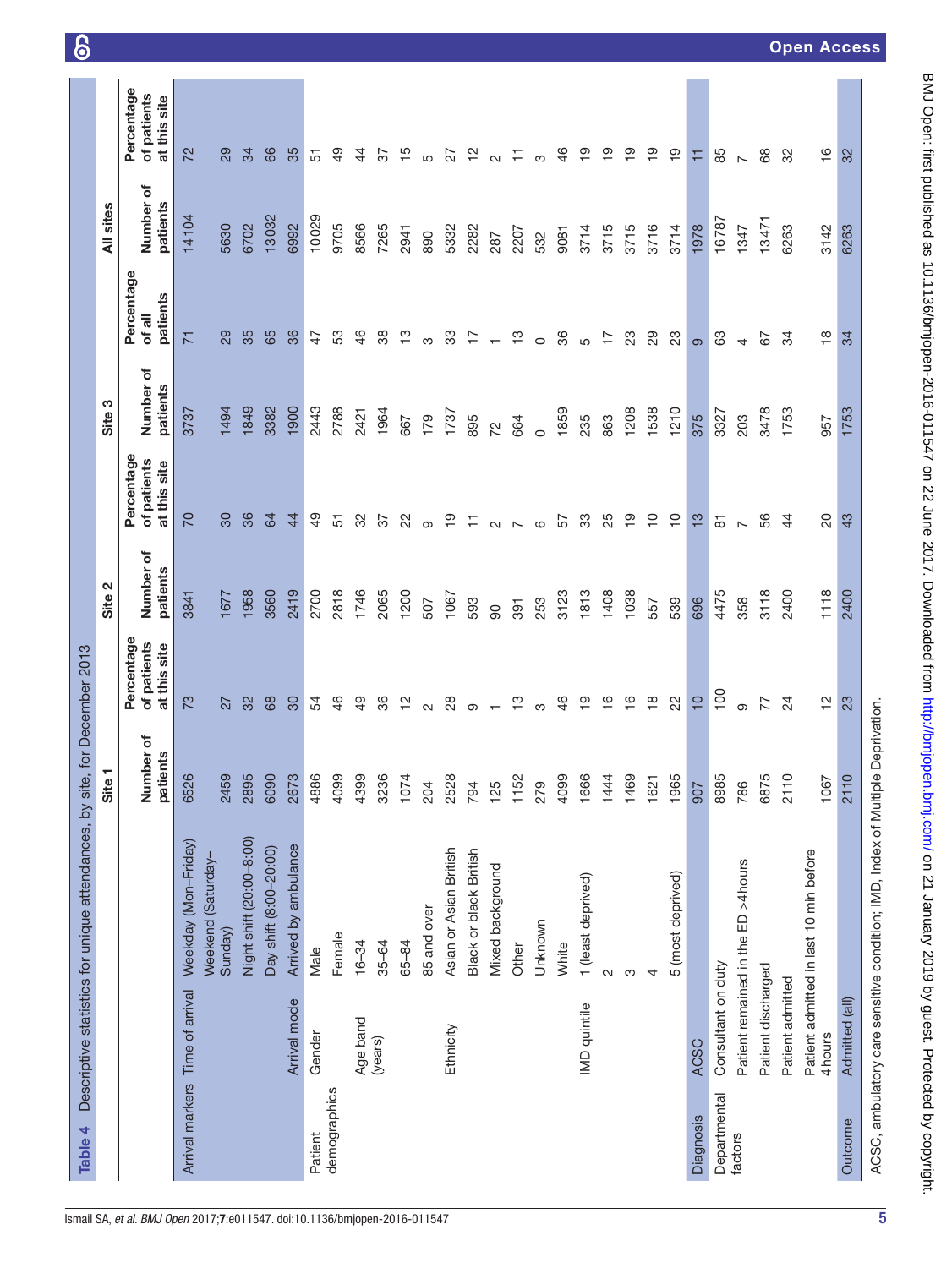but with significant Asian or Asian British populations across all three sites (27% of all attendances). One (site 3) showed black or black British patients forming a much larger proportion (17%) compared with the other two (9% and 11%, respectively, for sites 1 and 2).

Diagnoses were available for all unique attendances, but of these, a substantial proportion (over 20%) described either patient disposition (eg, 'admission to inpatient care', 'venous thromboembolism risk assessment') or were not diagnoses but rather body sites or symptoms (eg, 'abdomen', 'knee' or 'chest pain'). This varied considerably between sites. For example, the code 'admission to inpatient care' accounted for 32% of final ED diagnoses in site 3, compared with 0.02% at site 2. For this reason, ED diagnosis was not included in the regression analyses.

Descriptive statistics for the ED workload measures (continuous variables) generated are given in [table](#page-4-0) 4.

Outcome data were available for every recorded attendance in the study period. Of the 19734 unique attendances, 6263 (around 32%) resulted in admission, but with large differences in outcome across the three sites, with around 43% of all presentations resulting in inpatient admission at site 2, as opposed to 23% at site 1% and 33% at site 3.

Binary logistic regression results are presented in [table](#page-6-0) 5. Analysis of patient factors revealed that those of black or black British ethnicity were significantly more likely to be admitted as inpatients when adjusting for all other factors (including hospital site); black or black British patients had an AOR for admission of 1.29 (95% CI 1.16 to 1.44,  $p<0.001$  in model 1. Odds of admission for other ethnic groups were not found to be significantly greater than the baseline group (white) in this analysis. Age was strongly associated with admission outcome, with rising AORs for admission with increasing age, especially among the 'oldest old'. Female patients were marginally more likely to be admitted as inpatients in both models (AOR 1.16, 95%CI 1.08 to 1.24, p<0.001 in model 1). Increasing deprivation was strongly associated with higher risk of admission in this analysis. Analysis of patient presentation factors demonstrated greatly increased odds of admission if a patient arrived by ambulance (AOR 2.89, 95% CI 2.69 to 3.10, p<0.001 in model 1). Neither arrival day (weekday vs weekend) nor shift exerted a significant effect in model 1 or 2. Patients presenting with an ambulatory care sensitive condition (ACSC) were at greater risk for inpatient admission when compared with all other presentations and adjusting for other factors (AOR 1.27, 1.14 to 1.41, p<0.001, in model 1).

Results relating to organisational factors in model two demonstrated statistically significant differences in AORs for admission by site, with odds of admission being greater at sites 2 and 3 than site 1 (and particularly so for site 2, AOR 1.89, 95% CI 1.74 to 2.05, p<0.001, in model 1). This observation held even when controlling for departmental load factors in model 2 (AOR for site 2 was greatest in both models: AOR 1.75 in model 2, 95% CI 1.60 to 1.92,  $p<0.001$ ). However, analysis of various

workload-related factors gave conflicting results with respect to admission risk. In this analysis, both left without being treated (LWBT) intensity (AOR 1.83, 95% CI 1.10 to 3.04, p<0.05) and particularly disposition decision in the 10min leading up to the 4-hour target (3.61, 3.30 to 3.95, p<0.001) were markers of risk of emergency admission. By contrast, high ED bed occupancy rate marginally reduced the risk of admission (AOR 0.80, 95% CI 0.74 to 0.87, p=0.001). Arrival intensity (both in total and by ambulance alone) and inpatient bed occupancy rate had no discernible effect on admission risk and were removed from model 2 to improve fit. In this analysis, presence of a consultant conferred an increase in risk of admission when controlling for other factors (AOR 1.24, 1.08 to  $1.41, p<0.05$ ).

### **Discussion**

This analysis found statistically significant differences in odds of admission between sites which could not be explained by a range of patient demographic, patient presentation and workload-related factors. Explanations for the magnitude of the difference in admission risk between sites are not immediately apparent. Although a greater proportion of patients attending at site 2 arrived by ambulance and were in the oldest age group (65 and older), odds of admission remain significantly different between sites even when controlling for these variables. However, our accompanying qualitative analysis of organisational factors suggests that cultural factors may be important; respondents identified additional management pressures at site 2 and a less supportive environment for junior staff as important factors in explaining admission risk<sup>22</sup>. Deconstructing the 'cultural' factors that may contribute to admission risk is an important area for future research. Analysis of demographic factors in this study corroborates results from analyses elsewhere, notably the clear relationship between rising deprivation level and admission risk fits with findings from a range of other studies<sup>457-9</sup>, and the increased risk of admission observed for patients of black or black British ethnicity, a strong association possibly reflecting the particular burden of chronic disease morbidity in these patients.

These findings suggest that other ED-related and clinician level behaviours may play an important role in admission rates. In particular, the strength of the observed relationship between late discharge (ie, patients who leave the ED in the 10min preceding the 4-hour target) and risk of admission suggests that the 4-hour waiting time target for EDs in England influences decisions to admit. Clinicians may be admitting patients they had expected to discharge, as they were unable to complete their diagnostic and/or therapeutic workup in the 4-hour time frame. Conflicting findings from analysis using a variety of ED workload measures, some of which (eg, LWBT intensity and ED bed occupancy rate) are regarded as well-validated measures, suggest that caution should be exercised in using quantitative proxies for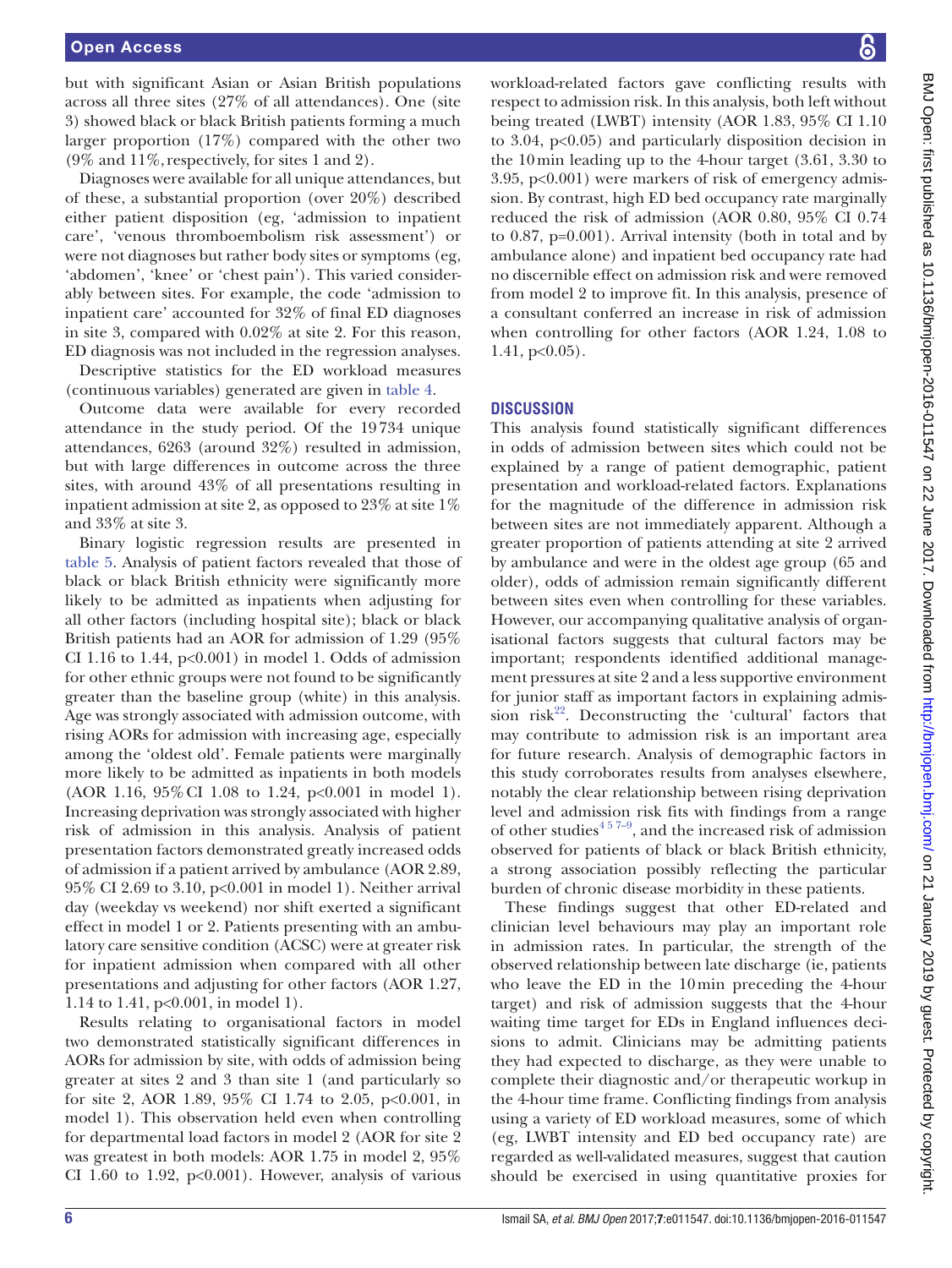| 95% CI for AOR<br>Lower<br>1.08<br>3.38<br>4.96<br>1.06<br>1.48<br>69<br>0.93<br>1.16<br>0.94<br>80<br>0.98<br>$\overline{1}$<br>1.74<br>0.93<br>1.52<br>0.81<br>1.11<br>1.01<br>$\overline{5}$<br>$\ddot{\circ}$<br>$\ddot{\circ}$<br>$\overline{\mathcal{C}}$<br>$\mathbf{\tau}$<br>$1.00*$<br>$1.00*$<br>$1.00*$<br>$1.00*$<br><b>AOR</b><br>$1.00*$<br>$1.00*$<br>$1.00*$<br>$1.00*$<br>$1.00*$<br>1.16<br>0.98<br>2.89<br>1.89<br>1.62<br>1.01<br>1.64<br>3.74<br>5.90<br>1.29<br>1.09<br>1.05<br>0.99<br>1.09<br>1.18<br>1.13<br>1.24<br>1.27<br>1.01<br>No consultant on duty<br>Asian or Asian British<br>Black or Black British<br>Arrival during the day<br>Did not arrive by LAS<br>Arrival at night<br>Arrival by LAS<br>White British<br>Has ACSC<br>No ACSC<br>Unknown<br>Quintile 3<br>Quintile 5<br>Quintile 2<br>Weekend<br>Quintile 4<br>Quintile 1<br>Weekday<br>Female<br>65-84<br>Mixed<br>$16 - 34$<br>$35 - 64$<br>Site <sub>3</sub><br>Other<br>Site 2<br>Site <sub>1</sub><br>Male<br>85+<br>Consultant on<br>Arrival mode<br>Presence of<br>Arrival time<br>IMD score<br>Age band<br>Ethnicity<br>Gender<br>(years)<br><b>ACSC</b><br>Site | Adjusted ORs for admission controlling for various factors in two binary logistic regression models<br>Model <sub>1</sub> |       |         | Model <sub>2</sub> |                |       |         |
|----------------------------------------------------------------------------------------------------------------------------------------------------------------------------------------------------------------------------------------------------------------------------------------------------------------------------------------------------------------------------------------------------------------------------------------------------------------------------------------------------------------------------------------------------------------------------------------------------------------------------------------------------------------------------------------------------------------------------------------------------------------------------------------------------------------------------------------------------------------------------------------------------------------------------------------------------------------------------------------------------------------------------------------------------------------------------------------------------------------------------------------------------------------------|---------------------------------------------------------------------------------------------------------------------------|-------|---------|--------------------|----------------|-------|---------|
|                                                                                                                                                                                                                                                                                                                                                                                                                                                                                                                                                                                                                                                                                                                                                                                                                                                                                                                                                                                                                                                                                                                                                                      |                                                                                                                           |       |         |                    | 95% CI for AOR |       |         |
|                                                                                                                                                                                                                                                                                                                                                                                                                                                                                                                                                                                                                                                                                                                                                                                                                                                                                                                                                                                                                                                                                                                                                                      |                                                                                                                           | Upper | p Value | <b>AOR</b>         | Lower          | Upper | p Value |
|                                                                                                                                                                                                                                                                                                                                                                                                                                                                                                                                                                                                                                                                                                                                                                                                                                                                                                                                                                                                                                                                                                                                                                      |                                                                                                                           |       |         | $1.00*$            |                |       |         |
|                                                                                                                                                                                                                                                                                                                                                                                                                                                                                                                                                                                                                                                                                                                                                                                                                                                                                                                                                                                                                                                                                                                                                                      |                                                                                                                           | 2.05  | 0.001   | 1.75               | 1.60           | 1.92  | 0.001   |
|                                                                                                                                                                                                                                                                                                                                                                                                                                                                                                                                                                                                                                                                                                                                                                                                                                                                                                                                                                                                                                                                                                                                                                      |                                                                                                                           | 1.77  | < 0.001 | 1.67               | 1.50           | 1.85  | 0.001   |
|                                                                                                                                                                                                                                                                                                                                                                                                                                                                                                                                                                                                                                                                                                                                                                                                                                                                                                                                                                                                                                                                                                                                                                      |                                                                                                                           |       |         | $1.00*$            |                |       |         |
|                                                                                                                                                                                                                                                                                                                                                                                                                                                                                                                                                                                                                                                                                                                                                                                                                                                                                                                                                                                                                                                                                                                                                                      |                                                                                                                           | 1.09  | 0.853   | 1.02               | 0.94           | 1.10  | 0.687   |
|                                                                                                                                                                                                                                                                                                                                                                                                                                                                                                                                                                                                                                                                                                                                                                                                                                                                                                                                                                                                                                                                                                                                                                      |                                                                                                                           |       |         | $1.00*$            |                |       |         |
|                                                                                                                                                                                                                                                                                                                                                                                                                                                                                                                                                                                                                                                                                                                                                                                                                                                                                                                                                                                                                                                                                                                                                                      |                                                                                                                           | 1.05  | 0.557   | 1.02               | 0.93           | 1.12  | 0.732   |
|                                                                                                                                                                                                                                                                                                                                                                                                                                                                                                                                                                                                                                                                                                                                                                                                                                                                                                                                                                                                                                                                                                                                                                      |                                                                                                                           |       |         | $1.00*$            |                |       |         |
|                                                                                                                                                                                                                                                                                                                                                                                                                                                                                                                                                                                                                                                                                                                                                                                                                                                                                                                                                                                                                                                                                                                                                                      |                                                                                                                           | 3.10  | 0.001   | 2.63               | 2.44           | 2.83  | 0.001   |
|                                                                                                                                                                                                                                                                                                                                                                                                                                                                                                                                                                                                                                                                                                                                                                                                                                                                                                                                                                                                                                                                                                                                                                      |                                                                                                                           |       |         | $1.00*$            |                |       |         |
|                                                                                                                                                                                                                                                                                                                                                                                                                                                                                                                                                                                                                                                                                                                                                                                                                                                                                                                                                                                                                                                                                                                                                                      |                                                                                                                           | 1.24  | < 0.001 | 1.17               | 1.09           | 1.25  | < 0.001 |
|                                                                                                                                                                                                                                                                                                                                                                                                                                                                                                                                                                                                                                                                                                                                                                                                                                                                                                                                                                                                                                                                                                                                                                      |                                                                                                                           |       |         | $1.00*$            |                |       |         |
|                                                                                                                                                                                                                                                                                                                                                                                                                                                                                                                                                                                                                                                                                                                                                                                                                                                                                                                                                                                                                                                                                                                                                                      |                                                                                                                           | 1.77  | 0.001   | 1.58               | 1.46           | 1.71  | 0.001   |
|                                                                                                                                                                                                                                                                                                                                                                                                                                                                                                                                                                                                                                                                                                                                                                                                                                                                                                                                                                                                                                                                                                                                                                      |                                                                                                                           | 4.13  | < 0.001 | 3.52               | 3.17           | 3.90  | < 0.001 |
|                                                                                                                                                                                                                                                                                                                                                                                                                                                                                                                                                                                                                                                                                                                                                                                                                                                                                                                                                                                                                                                                                                                                                                      |                                                                                                                           | 7.02  | < 0.001 | 5.53               | 4.63           | 6.61  | < 0.001 |
|                                                                                                                                                                                                                                                                                                                                                                                                                                                                                                                                                                                                                                                                                                                                                                                                                                                                                                                                                                                                                                                                                                                                                                      |                                                                                                                           |       |         | $1.00*$            |                |       |         |
|                                                                                                                                                                                                                                                                                                                                                                                                                                                                                                                                                                                                                                                                                                                                                                                                                                                                                                                                                                                                                                                                                                                                                                      |                                                                                                                           | 1.10  | 0.796   | 0.99               | 0.91           | 1.08  | 0.841   |
|                                                                                                                                                                                                                                                                                                                                                                                                                                                                                                                                                                                                                                                                                                                                                                                                                                                                                                                                                                                                                                                                                                                                                                      |                                                                                                                           | 1.44  | < 0.001 | 1.29               | 1.15           | 1.44  | < 0.001 |
|                                                                                                                                                                                                                                                                                                                                                                                                                                                                                                                                                                                                                                                                                                                                                                                                                                                                                                                                                                                                                                                                                                                                                                      |                                                                                                                           | 1.47  | 0.551   | 1.08               | 0.80           | 1.47  | 0.607   |
|                                                                                                                                                                                                                                                                                                                                                                                                                                                                                                                                                                                                                                                                                                                                                                                                                                                                                                                                                                                                                                                                                                                                                                      |                                                                                                                           | 1.18  | 0.380   | 1.04               | 0.93           | 1.17  | 0.486   |
|                                                                                                                                                                                                                                                                                                                                                                                                                                                                                                                                                                                                                                                                                                                                                                                                                                                                                                                                                                                                                                                                                                                                                                      |                                                                                                                           | 1.22  | 0.892   | 0.97               | 0.78           | 1.20  | 0.770   |
|                                                                                                                                                                                                                                                                                                                                                                                                                                                                                                                                                                                                                                                                                                                                                                                                                                                                                                                                                                                                                                                                                                                                                                      |                                                                                                                           |       |         | $1.00*$            |                |       |         |
|                                                                                                                                                                                                                                                                                                                                                                                                                                                                                                                                                                                                                                                                                                                                                                                                                                                                                                                                                                                                                                                                                                                                                                      |                                                                                                                           | 1.21  | 0.123   | 1.09               | 0.98           | 1.22  | 0.108   |
|                                                                                                                                                                                                                                                                                                                                                                                                                                                                                                                                                                                                                                                                                                                                                                                                                                                                                                                                                                                                                                                                                                                                                                      |                                                                                                                           | 1.32  | 0.002   | 1.17               | 1.05           | 1.31  | 0.004   |
|                                                                                                                                                                                                                                                                                                                                                                                                                                                                                                                                                                                                                                                                                                                                                                                                                                                                                                                                                                                                                                                                                                                                                                      |                                                                                                                           | 1.26  | 0.034   | 1.13               | 1.01           | 1.26  | 0.039   |
|                                                                                                                                                                                                                                                                                                                                                                                                                                                                                                                                                                                                                                                                                                                                                                                                                                                                                                                                                                                                                                                                                                                                                                      |                                                                                                                           | 1.38  | 0.001   | 1.24               | 1.11           | 1.39  | $-0.01$ |
|                                                                                                                                                                                                                                                                                                                                                                                                                                                                                                                                                                                                                                                                                                                                                                                                                                                                                                                                                                                                                                                                                                                                                                      |                                                                                                                           |       |         | $1.00*$            |                |       |         |
|                                                                                                                                                                                                                                                                                                                                                                                                                                                                                                                                                                                                                                                                                                                                                                                                                                                                                                                                                                                                                                                                                                                                                                      |                                                                                                                           | 1.41  | < 0.001 | 1.21               | 1.08           | 1.35  | 0.001   |
|                                                                                                                                                                                                                                                                                                                                                                                                                                                                                                                                                                                                                                                                                                                                                                                                                                                                                                                                                                                                                                                                                                                                                                      |                                                                                                                           |       |         | $1.00*$            |                |       |         |
| Consultant on duty<br>duty                                                                                                                                                                                                                                                                                                                                                                                                                                                                                                                                                                                                                                                                                                                                                                                                                                                                                                                                                                                                                                                                                                                                           |                                                                                                                           |       |         | 1.24               | 1.09           | 1.42  | 0.001   |

**I** A

<span id="page-6-0"></span>7

Open Access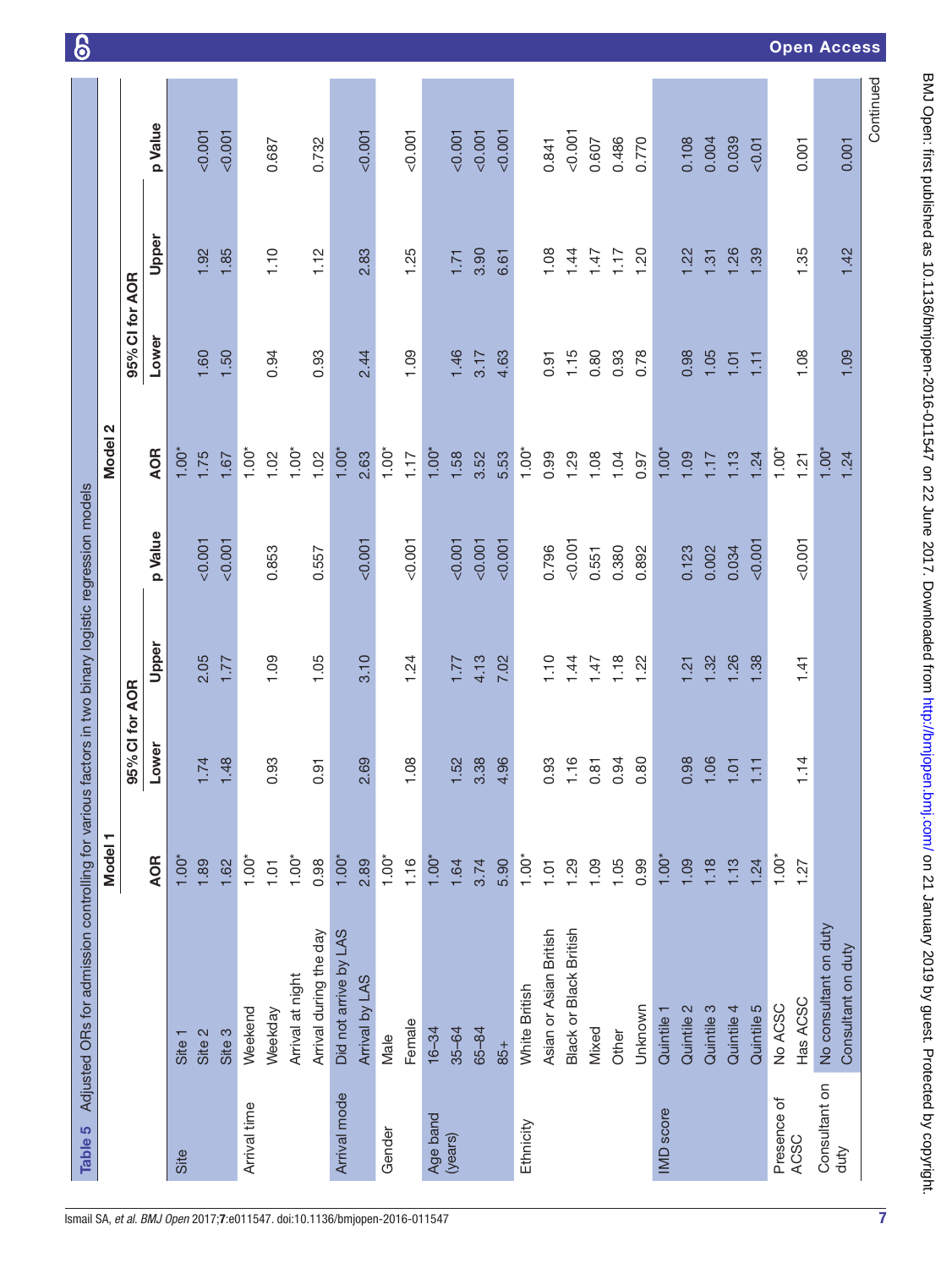| Table 5 Continued            |                                                                  | Model 1    |                |       |                                                                                                                   | Model <sub>2</sub> |                |       |         |
|------------------------------|------------------------------------------------------------------|------------|----------------|-------|-------------------------------------------------------------------------------------------------------------------|--------------------|----------------|-------|---------|
|                              |                                                                  |            | 95% CI for AOR |       |                                                                                                                   |                    | 95% CI for AOR |       |         |
|                              |                                                                  | <b>AOR</b> | Lower          | Upper | p Value                                                                                                           | <b>AOR</b>         | Lower          | Upper | p Value |
| Admission in                 | Admitted before 3:50                                             |            |                |       |                                                                                                                   | $1.00*$            |                |       |         |
| 10 min prior to<br>4hours    | Admitted after 3:50                                              |            |                |       |                                                                                                                   | 3.61               | 3.30           | 3.95  | &0.001  |
| Additional                   | ED bed occupancy rate                                            |            |                |       |                                                                                                                   | 0.80               | 0.74           | 0.87  | 0.001   |
| <b>Theasures</b><br>workload | LWBT intensity                                                   |            |                |       |                                                                                                                   | 1.83               | 1.10           | 3.04  | 0.020   |
| *Reference category.         | ACSC, ambulatory care sensitive condition; AOR, adjusted OR; ED, |            |                |       | emergency department; IMD, Index of Multiple Deprivation; LAS, London Ambulance Service; LWBT, left without being |                    |                |       |         |

ACSC, ambulatory care sensitive condition; AOR, adjusted OR; ED, emergency department; IMD, Index of Multiple Deprivation; LAS, London Ambulance Service; LWBT, left without being po ₹  $\frac{1}{2}$ ₹ ད  $\frac{1}{11}$ .<br>ה 5 Ę ਰ੍ ₹ ACSC. treated. workload. Nevertheless, results suggest that knowledge of high bed occupancy in the ED may dissuade clinical teams from admitting patients, although no relationship with inpatient bed occupancy was demonstrated.

# **Strengths and limitations of the analysis**

This cross-sectional analysis of attendance data from three EDs in England is among the first to use routine ED data to develop a multidimensional view of patient-related, presentational and department workload factors that may influence admission decision making. However, the use of routine ED data exposed significant problems with coding and definitions that have been discussed elsewhere,  $30$  and the absence of patient diagnosis and comorbidity data is a major limitation to this analysis. Both factors may have an important bearing on admission risk. However, the selec tion of three hospital sites serving similar parts of London where we would not expect to see systematic differences in the quality of primary care, and analysis of data on a large number of attendances (approaching 20000) of varying acuities suggests that patient case-mix is unlikely to fully account for the significant variation in admission risk observed between sites. On the other hand, this may limit the generalisability of findings, since the selected sites are within relatively close geographical proximity to one another. Second, the use of presentation data covering a single winter month in which there is often significant volatility in emergency attendances is a limitation which might be addressed through inclusion of data covering longer time periods in future studies.<sup>[31](#page-8-21)</sup> Third, a subset of patients were identified as having presented on multiple occasions across the single month of this study. For the purposes of this analysis, all attendances were treated as unique events, and no supplementary analysis of repeat attenders with (potentially) linked attendance patterns was attempted. Finally, ED workload variables were generated for each patient at a single, fixed time-point and are therefore an approximation. This was particularly the case for inpatient bed occupancy rates, for which only daily bed occupancy rates for each site could be obtained. However, it also applies to measures such as consultant staffing, for which single estimates were generated based on the patient's time of arrival. This may have led to the analysis of some attendances as 'consultant staffed', when in fact a consultant was not on duty when the decision to admit or discharge was made. The cross-sectional design of the study meant that it was not possible in this anal ysis to model ED workload factors as dynamic variables. Building a more complete picture of variations in risk over time is an important area for further research.

# **Conclusions**

In this analysis, risk of inpatient admission was found to be significantly higher at two of the sites when compared with the first, adjusting for a variety of demographic, patient presentation and departmental factors. Risk of admission was also greater for those of black or black

8